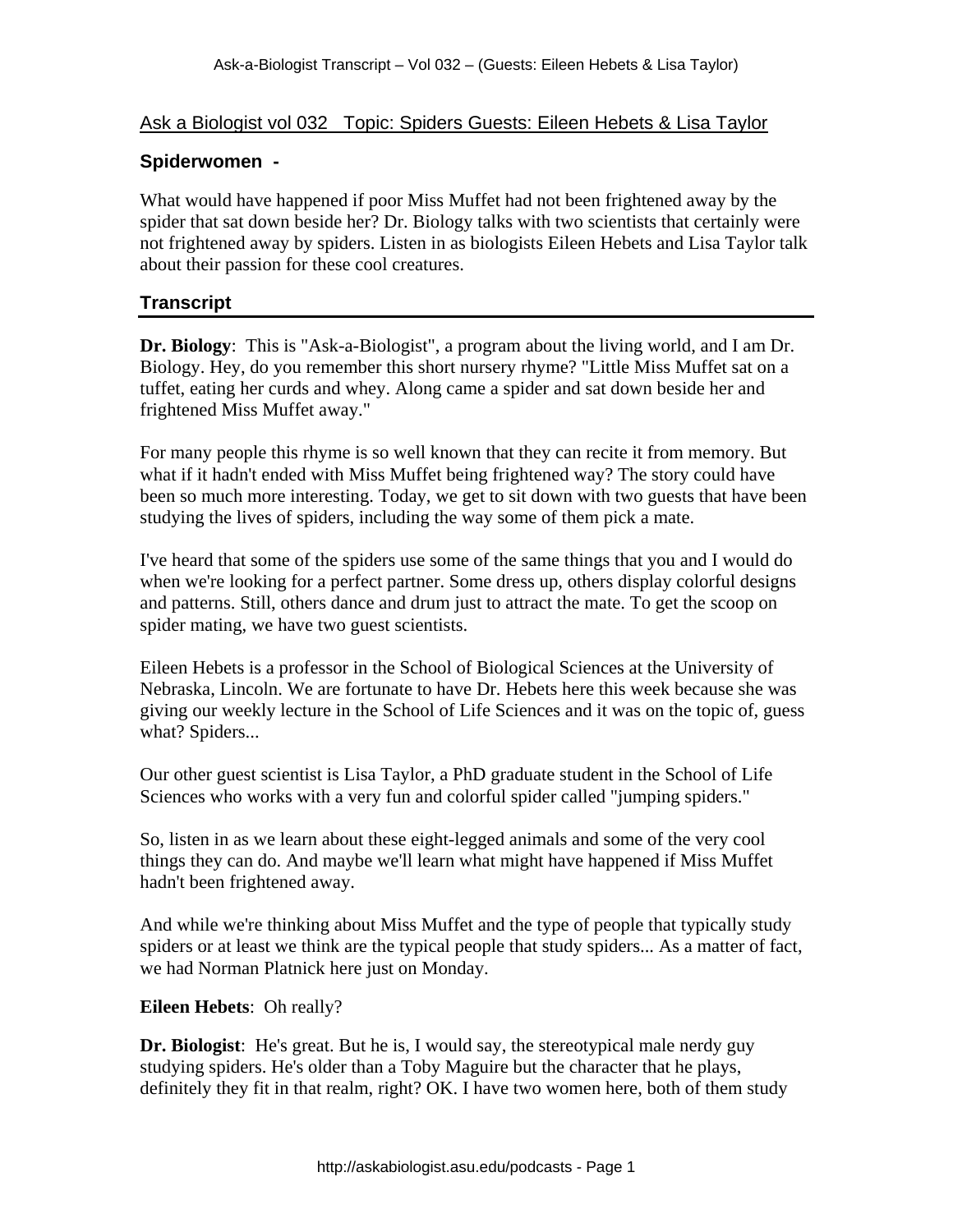spiders. My wife would run the house along with my daughters. OK, that might be a slight exaggeration, but it's pretty close.

So, Eileen, how did you get started studying spiders? I mean, is this something that you always had an interest in?

**Eileen**: So, I've always liked animals, I've always liked invertebrates in particular. As a kid, I used to collect whatever I could. But I never particularly had a fascination with spiders. But as an undergrad, I needed to do an honors thesis and I went to a very small school with only a handful of biology faculty. One of them studied spiders and she had just taught invert zoology, which I loved.

And so, I asked her if she would be my mentor and she said: "If you work on spiders, I will." And I said: "OK. I don't really know what I want to work on." And so, she happened to have a grant at that point through the National Geographic Society to do work in Mississippi and I was fortunate enough to get to go down and work with her one summer and within a couple of days, I was hooked.

So, I was mostly doing video recordings of matings of different species and almost everyday, she'd come in and say: "No one has ever seen this before. That video that you just got right now, you're the first person potentially ever to see these two species court and mate." And that, to me, was just... I had needed to do that.

**Dr. Biology**: I am laughing because I'm showing them both that I have goose bumps on my arm right here. And that's it, because this is exciting. This is the part about science that we do a really bad job of explaining or letting people know. We didn't get into it because it's hard or it's something that you have to be super smart. It's the thrill, it's the exploring and you just nailed it, just exactly what happens there.

And you also said that your mentor is a female so maybe I'm completely wrong about who studies spiders. Maybe there are just as many women out there as there are the men, right? Lisa, what got you started?

**Lisa Taylor**: I actually have a very similar situation. As a kid, I also liked to collect things. I liked to collect worms and butterflies and just kind of watch them in the lab. But when I got into high school, my guidance counselor said: "Oh, you can't really study zoology as a profession unless you want to teach" and I was like: "Well, I don't know. I'm more excited about just looking at things."

I ended up in college, I took a class, also by a female professor and it's called "Biology: Life on a Silken Thread." We learned all about spiders and it was just an absolutely fascinating class so it was kind of the same story, I just got hooked there and started doing some research in the lab and yeah, I just kind of got sucked in and found out you could make a career out of just watching things and studying things and writing about them.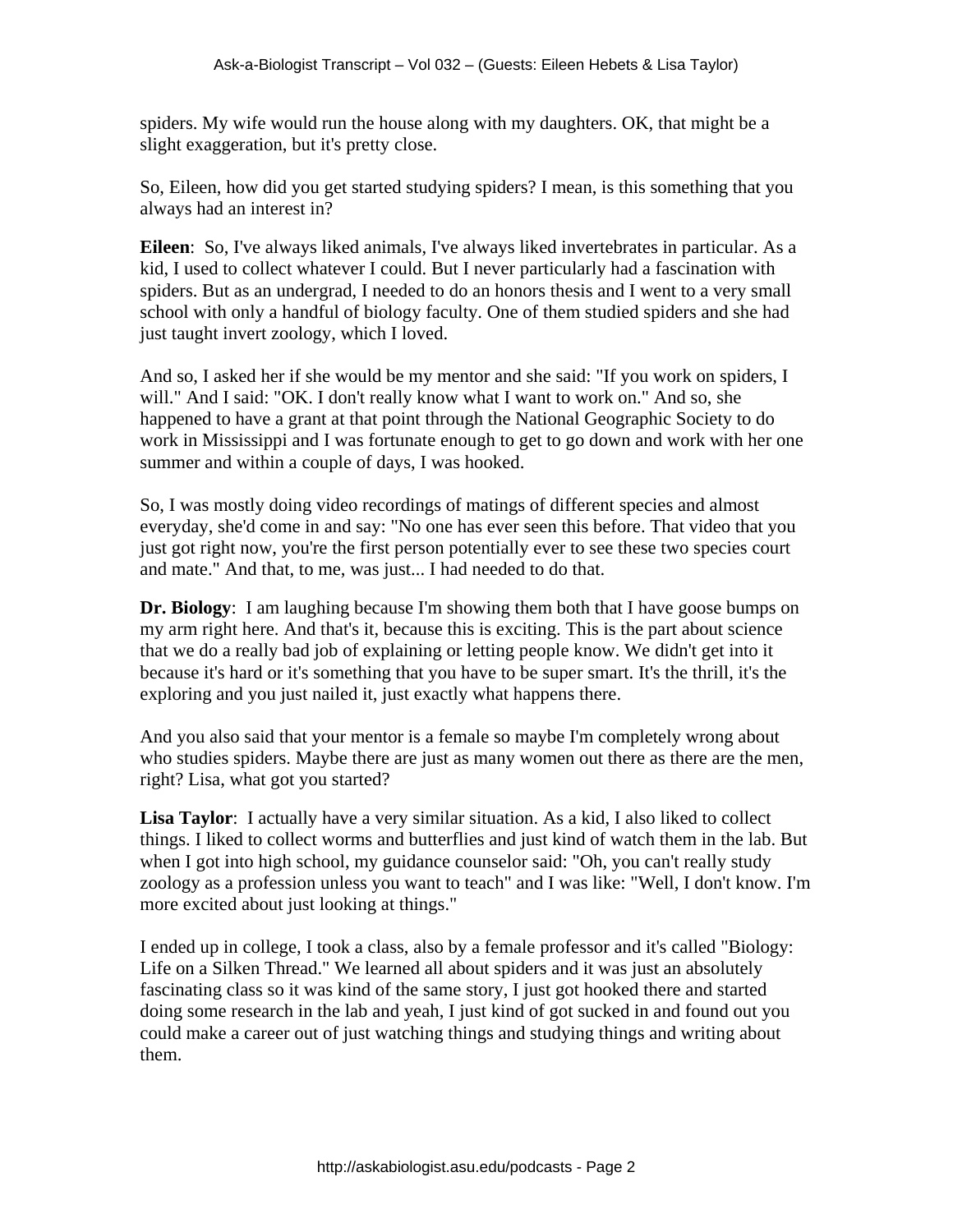And actually, there is a lot of teaching involved now, but it's not the same kind of teaching I thought originally. Now, I'm actually really excited about just teaching people about science because I'm excited about it.

**Dr. Biology**: Perfect! You want to get people excited about science and biology, that's what we're for. Now, one thing I want to talk about real quickly is the word "invertebrate." Most animals actually on this planet are invertebrates. We're one of the animals that's an exception to it. So, basically any animal that doesn't have a backbone fits in this category called an invertebrate. There are a lot of other differences, but mainly, think about the fact that if you have this internal skeleton and a backbone, you're not going to be an invertebrate, you're a vertebrate.

One other thing we need to talk about, spiders are not insects.

**Eileen**: Correct! That is probably one of the biggest things that people always lump them together and they're not, they're actually in a completely different group. So, insects have three body parts, they have six legs, they have antennae. Arachnids actually have two body parts, they have eight legs and they do not have antennae. Those are kind of the main differences, if you were just to go out and pick something up and say: "Is this an arachnid or is this an insect?"

**Dr. Biology**: All right. Both of you study spiders but you don't study the same spiders right now.

**Eileen**: Correct.

**Dr. Biology**: Eileen, you do wolf spiders?

**Eileen**: Right. Well, that's what I talked about today, right.

**Dr. Biology:** Right. And Lisa, you're doing jumping spiders?

**Lisa**: Right.

**Dr. Biology**: OK. And both of you, I have a list of questions. But there's one question I've been wanting to ask Lisa for a long time.

**Lisa**: OK.

**Dr. Biology**: Well, actually multiple questions, I suppose. One is, how high do jumping spiders jump? And when I say that, put it in relationship to a human.

**Lisa**: Well, I'd probably have to do some math to figure it out. A lot of jumping spiders are just a few millimeters long, definitely less than a centimeter and they can easily jump probably 15 centimeters.

**Dr. Biology**: Wow!

**Lisa**: Yeah. So, if you get our your calculators, you could figure that that's...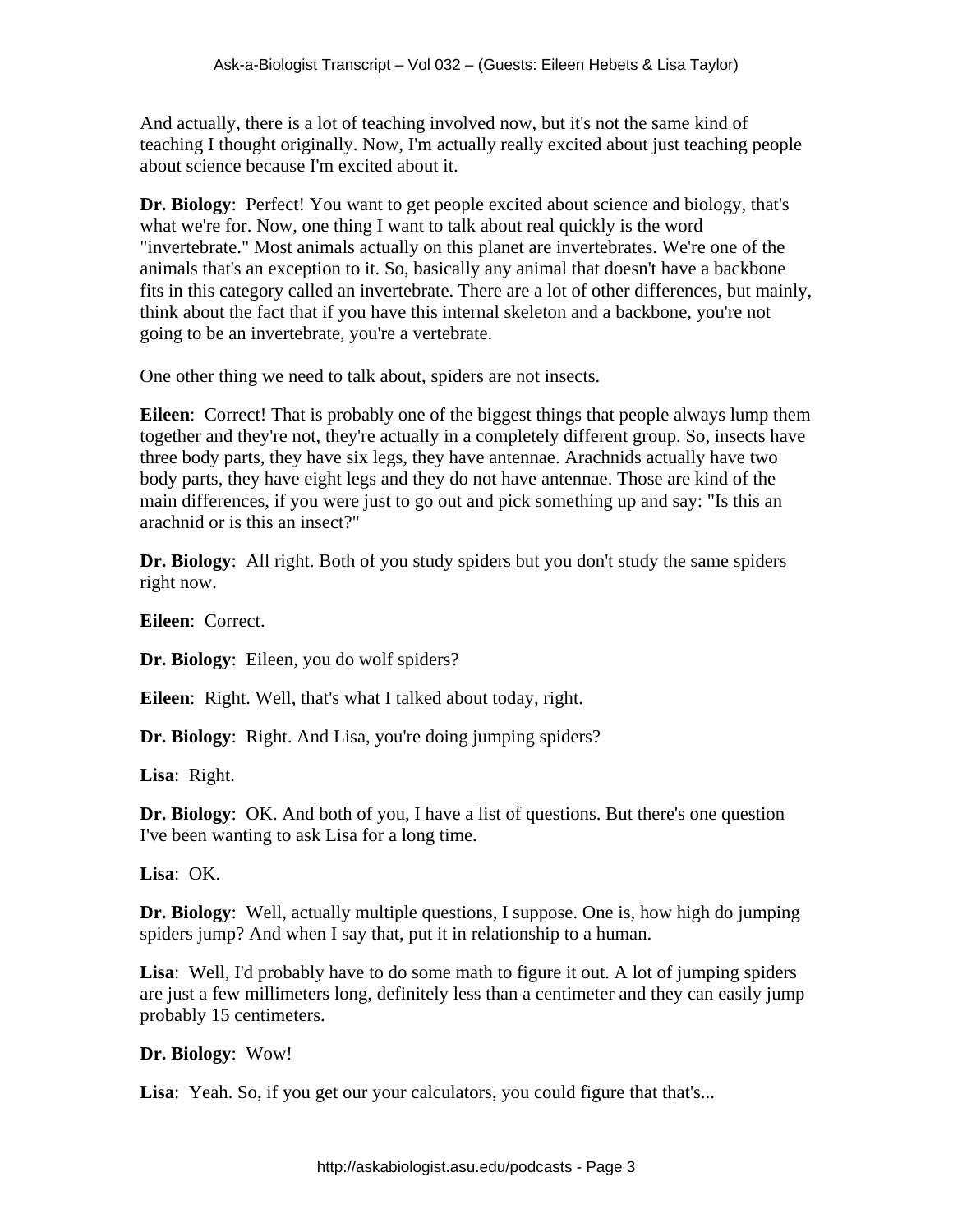**Dr. Biology**: 15 times their body length. Is that about right? Did I do that right?

**Lisa**: Yeah.

**Dr. Biology**: And if it's a human... Let's just make a human five-and-a-half feet tall. If I do my math here... I don't have a calculator but I have paper. 5.5 X 15 is 82 feet. That's pretty impressive. Even if you do some quick calculations, I think that's probably a six or seven story building, if you're also able to jump that high as well and as far.

**Lisa**: Yeah. And in the field, if a spider has to jump off the edge of off a leaf, off of a tree, it can jump and kind of ride on a silk thread all the way down to the ground. And so, that would be I guess equivalent of jumping off a cliff with a rope.

**Dr. Biology**: So they're kind of the bungee jumpers of the spider world?

**Lisa**: Right, yeah.

**Dr. Biology**: Why do they jump?

**Lisa**: They jump for a lot of reasons. I guess probably the most important thing would be getting away from predators, but they also jump to catch prey. Those are probably the two main reasons.

**Dr. Biology**: OK! Wolf spiders... Now, I see wolf spiders everywhere...

**Eileen**: Right.

**Dr. Biology**: And I love wolf spiders. I tell the story that I always capture the spiders and take them outside and I told this to Norm. And he says: "Well, that's great, except, why don't you leave them in the house. It'd be good in there" and I said: "Because if my wife or my daughters find them, they're going to be pancakes." And he said: "OK. Well, in that case, it's all right."

So right now, Eileen, you're working with wolf spiders.

**Eileen**: Right.

**Dr. Biology**: Why wolf spiders?

**Eileen**: Well, first of all, for one of the reasons that you just said is that most often the spiders that people get really scared of that they find in their bathtub or in their house are wolf spiders. And the reason for that is because they're everywhere.

They're really abundant, they're very common, and they're very diverse. So they're actually an incredible group to work on because I can get really large numbers. I can collect them almost anywhere. And the particular genus, the group that I'm working on, displays just tremendous variation in how they look, specifically how males look, and the dances that they do for females.

**Dr. Biology**: Dancing spiders?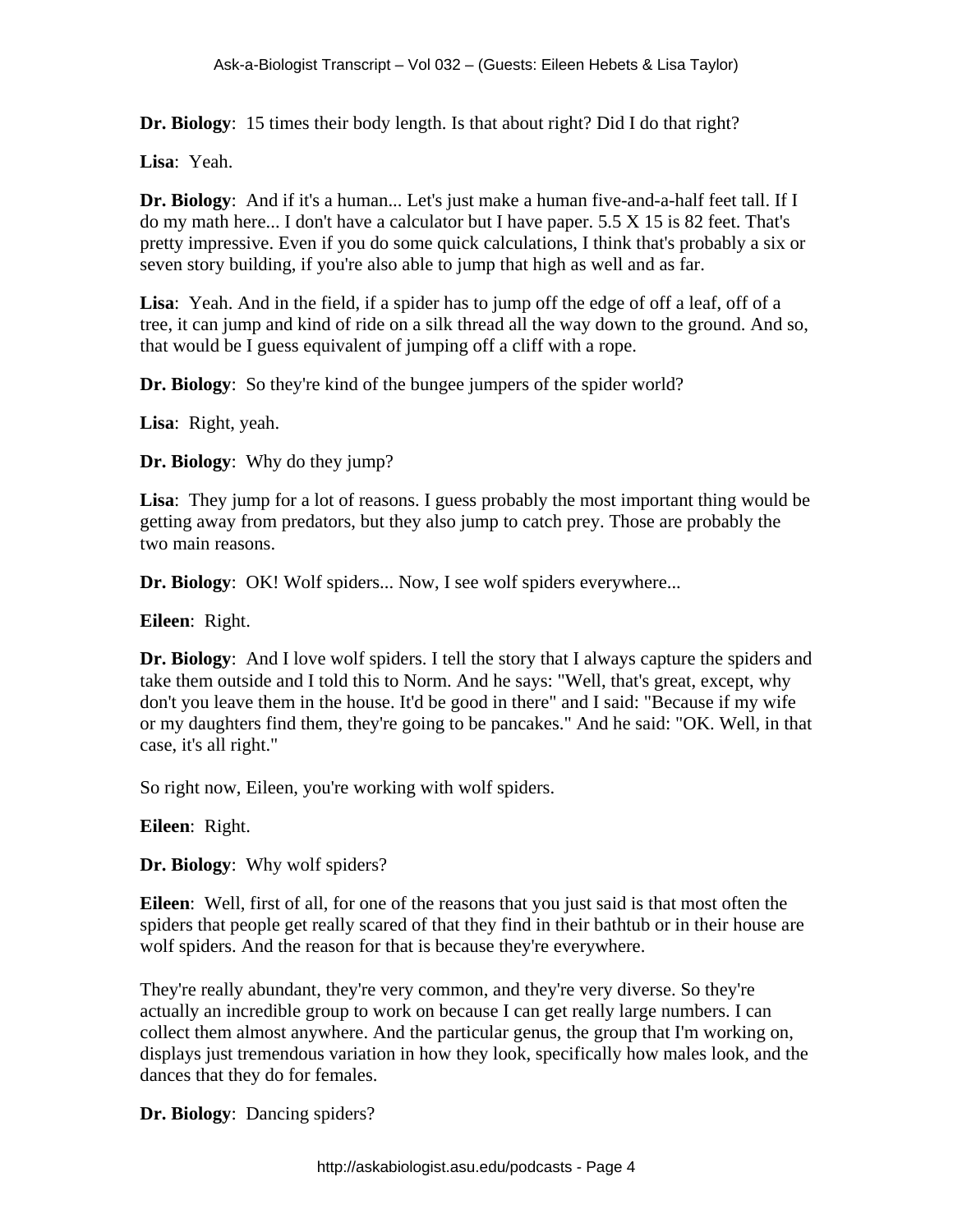**Eileen**: Dancing spiders, exactly. [laughs]

**Dr. Biology**: Wow! Now that's really neat. You also talked about spiders and ornamentation. Humans do the same thing. You could think of jewelry or makeup or some cultures, including ours lately, we've been getting into tattoos.

What are the kind of ornaments that spiders like to use?

**Eileen**: So the ornaments that you just described, in humans it tends to be females that are putting on jewelry or makeup and things like that. In the spider world, it's the males that are producing these ornaments.

And so the biggest ornament in my group is that these males in some species have big brushes of black hairs on their first pair of walking legs that when they do their dances, they wave these legs around in front of females, trying to impress them.

**Dr. Biology**: Up in the air?

**Eileen**: Up in the air, yep.

**Dr. Biology**: OK. What else do they do?

**Eileen**: They also produce seismic signals. What I mean by that is they actually produce vibrations that they can pass through what they're standing on. So for example, if a male and female are sitting on a leaf, a male can produce vibrations that he sends through the leaf to the female. And so she is impressed, hopefully, by both his visual dancing and his acoustic accompaniment.

**Dr. Biology**: OK. So he's just kind of a drummer in this case?

**Eileen**: Yeah, in some cases there are some species that do actually drum. And they'll take their modified legs and actually hit them on the ground just like a drum.

Some of them can be heard even without any kind of recording device, so you can just stand there, put them on a leaf and you can hear the drumming.

**Dr. Biology**: Hear the drumming. Now you said you put them on a leaf, so that's their favorite surface is a leaf?

**Eileen**: Most species of the group that I work on tend to prefer leaves, yeah. They transmit these vibrations very, very well and so it's a good surface to drum on.

**Dr. Biology**: I know that you work on several different kinds of spiders, but for the wolf spider, what's the name of the genus that you work on?

**Eileen**: It's the genus Schizocosa. And then I work on several species within that genus.

**Dr. Biology**: Within that genus. Can you describe them to me?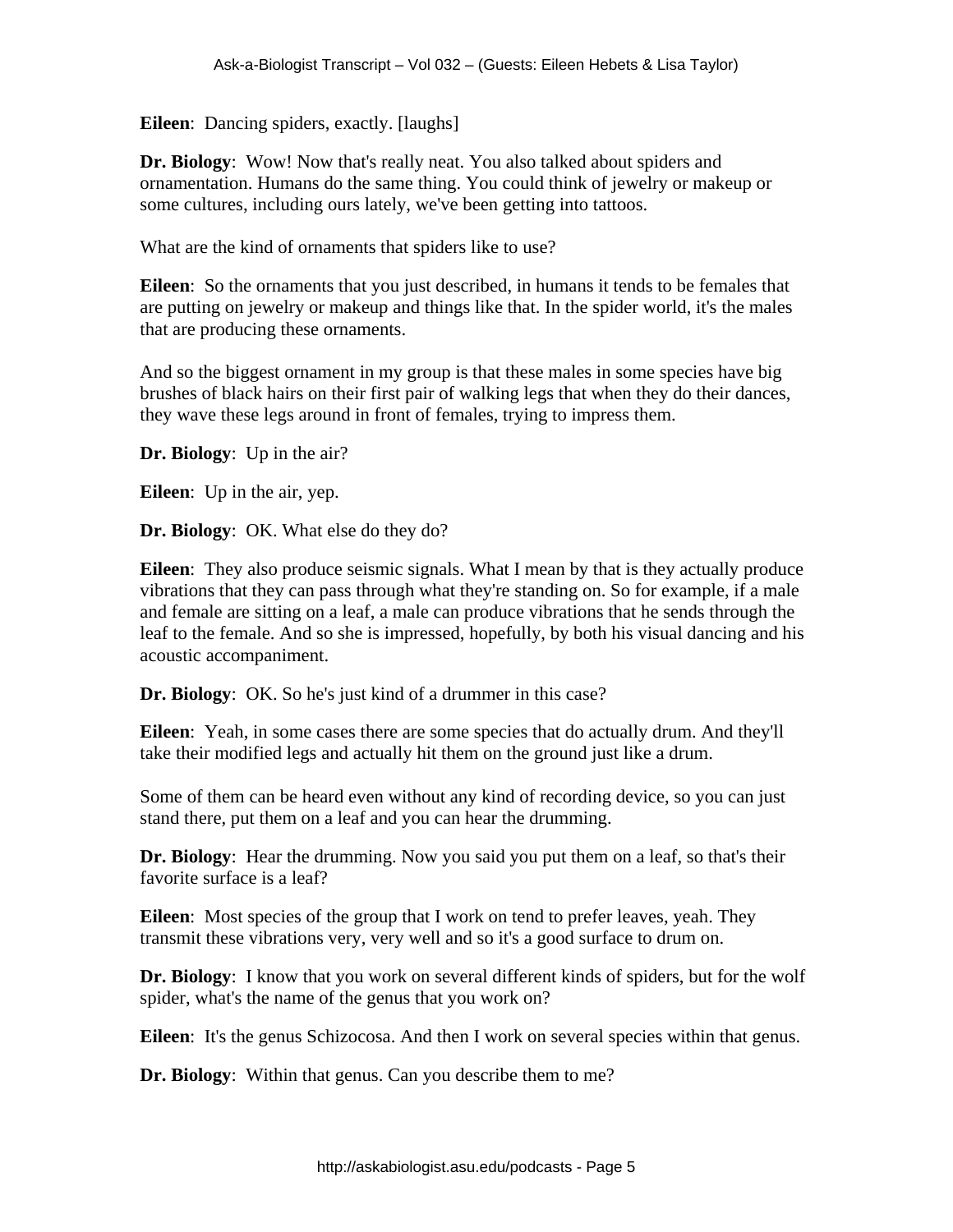**Eileen**: They're brown and they're hairy, the typical spider that people are afraid of. They're about the size of a nickel, most of them. There are members of the family that get much bigger than that, but the group that I work on, they tend to be on the smaller side.

They are mostly brown, they have very beautiful black stripes on top of them, so when you're looking down on them, you can see some striping on their body. And again, in some species, the males have different ornaments on their foreleg. So in some species, you'll have a male whose femur...you can think of the body parts similar to human body parts. So his femur will be jet black and then the rest of his leg is a lighter brown.

And in this particular species that I'm thinking of, it's *Schizocosa retorsa*, the males will wave that leg up in the air really rapidly and it actually has a strobe effect. It's a really beautiful thing to look at.

And then in other species, they have these big brushes of black hairs on their legs. And then in other species, males actually don't have any ornamentation, and they try to impress the females just with the vibratory component of their courtship.

**Dr. Biology**: So they're using both sight and sound. Why both ways?

**Eileen**: Well, that's what my whole research program is attempting to answer is why do they have these two different components. And we know that their ancestors, that all of them have a vibratory component. Ancestrally, that is thought to be enough to convince females to mate, but yet we have these species now where males have these visual signals where they wave their legs and they have the ornamentation to go with it.

And there's a lot of different ideas out there on why this might be the case, so some of them relate to maybe the vibratory component tells the female one thing like, "Hey! I'm the right species." And the visual signal might say, "And I'm really a great male. I forage really, really well. I've had a great history of eating and look at how big my brush is."

**Dr. Biology**: [laughs]

**Eileen**: And so in some cases, it may be that the female's getting more information from a male and two different kinds of information based on these two different signals. Another common idea is that maybe it's just that they both say the same thing, but it allows a male to court under different environments.

So if a male courts during the day, a female might be looking at his visual signal, but if he courts at night, she can't see that. And so if he produces a vibratory signal, then he could also get matings at night.

**Dr. Biology**: So if he's trying to woo a female spider and he does it at night and he's doing it visually, she's not going to see it, so that's not any good.

**Eileen**: Exactly.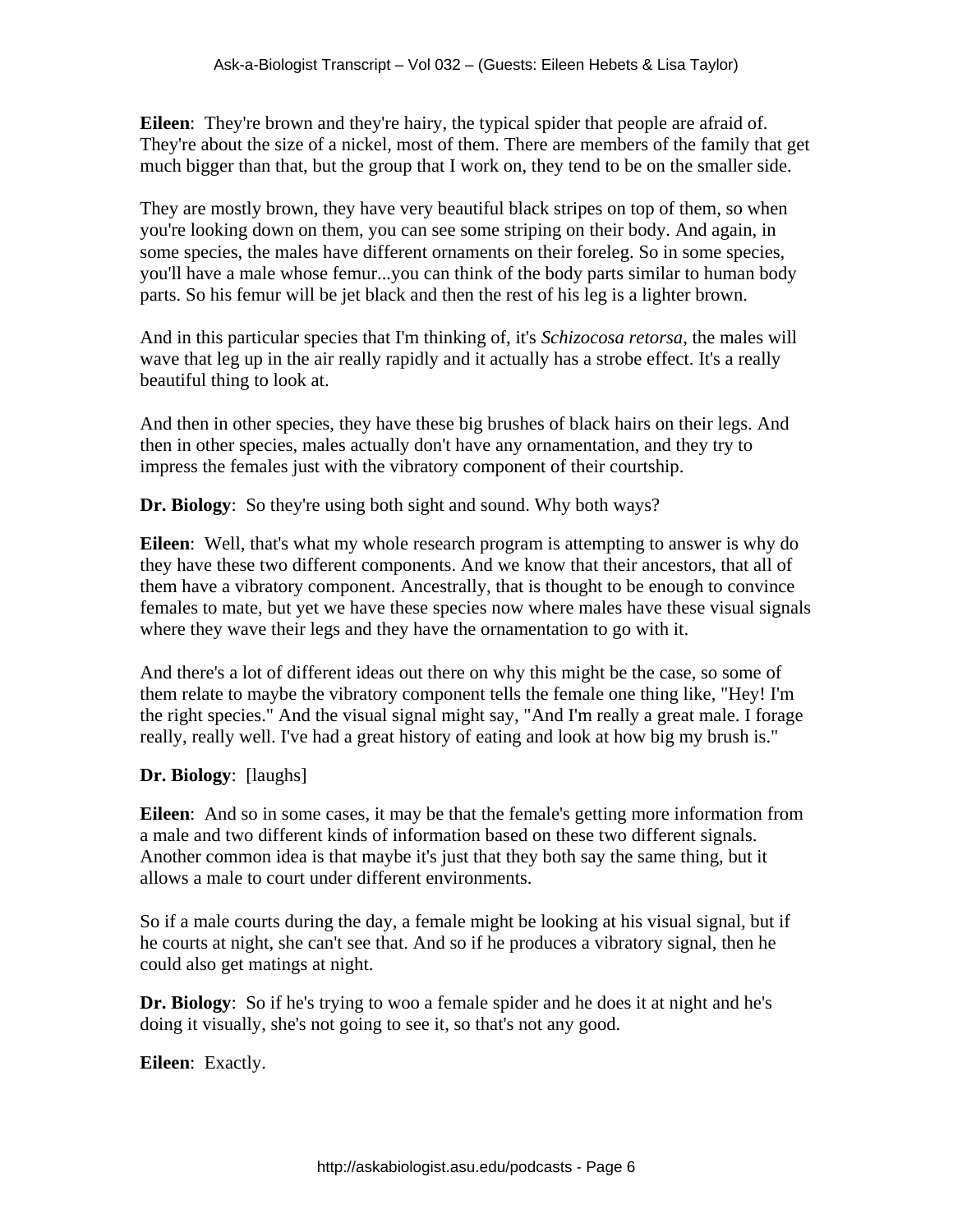**Dr. Biology**: He's into the drumming mode. And during the day, maybe the drumming could still be done, but she's going to be more interested in what he can do with his brushes or his dance, right?

**Eileen**: Right.

**Dr. Biology**: Lisa, your jumping spiders, what's the genus of those?

Lisa: The genus is *Habronattus*. They're also known for a lot of ornamentation. And also like the spiders that Eileen studies, they have a lot of visual displays and they also do some abdominal drumming.

**Dr. Biology**: OK. Describe your species.

**Lisa**: So the ones that I study have a bright red stripe on their face. They have bright green front legs that they wave at the female. And so it's just kind of a Christmas effect. You've got the red and the green and it's really bright and they do a little dance and they move back and forth and wave their legs.

They're just gorgeous little spiders.

**Dr. Biology**: If I recall, they also have a particular way they produce the colors. At least you think they do, right?

**Lisa**: Yeah. There's a lot of different species of *Habronattus* jumping spiders that just have a huge variety of colors. And some of them, like the bright reds that you see, are produced by pigments. And then you see other colors that are really shimmery and shiny and those are actually produced by tiny little structures that reflect the light in different ways.

**Dr. Biology**: Now you're describing iridescence, right?

**Lisa**: Right, right.

**Dr. Biology**: And iridescence is really a pretty cool way that some colors are made. Iridescent objects, depending on the angle you're looking at them, or the direction the light is shining on them, can change color and actually quite dramatically, say from a blue to a yellow or a bright red, right?

**Lisa**: So some common examples that people would probably recognize are something like a hummingbird. You look at it from one angle and it's bright pink, and then you turn it a little bit and it kind of goes from pink to orange, and then you eventually turn it a little bit more and it goes to a bright green.

**Dr. Biology**: That's really very cool. And I'm thinking wouldn't it be fun to have some iridescent room paint so that depending on the time of day and where you're standing, the walls could be a different color?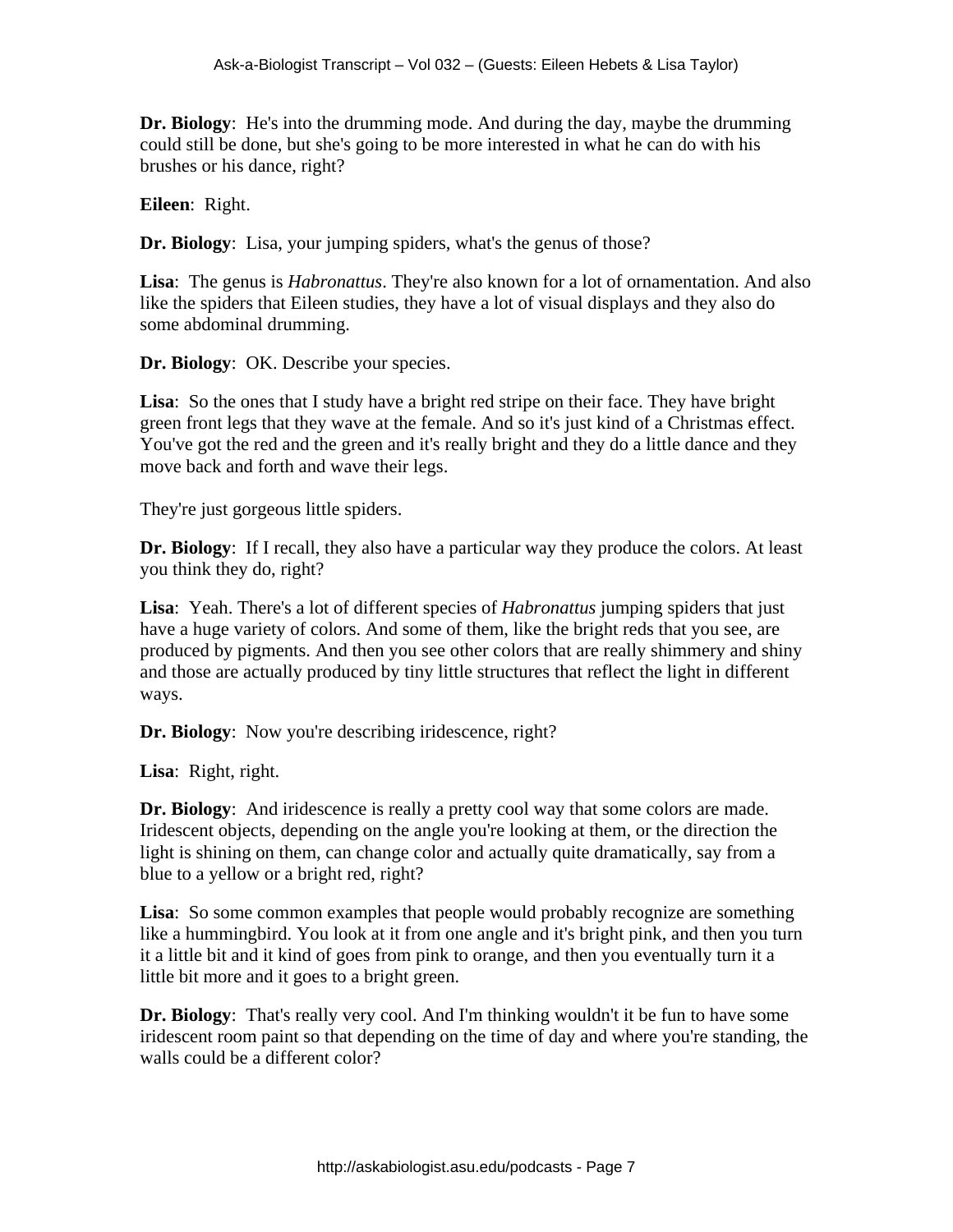**Lisa**: Yeah. Automobiles sometimes actually have an iridescent effect. So from one angle, just the brightness and the hue of the color changes a little bit.

**Dr. Biology**: You actually were part of a group of graduate students that was funded by a new program the School of Life Sciences started. It's called the Frontiers in Life Sciences. And you used this funding to host a conference and workshop on the topic of iridescence, correct?

**Lisa**: Yep. So there's a big group of us here who all study some aspect of coloration, and in each of our study species there are a few examples of iridescent coloration.

We decided to invite experts from around the world just to come and give talks so we could all learn a little bit more about it, and bring together people who studied the physics of the color, people who studied evolution of the color, artists who use iridescence in their artwork. We had some fashion designers come and give a fashion show.

**Dr. Biology**: Really?

**Lisa**: Yeah, and it was real great. It really brought a lot of people together from different disciplines and just all surrounding iridescence and this really unique type of coloration.

**Dr. Biology**: Right. Another kind of ornamentation, right?

**Lisa**: Yep.

**Dr. Biology**: Spiders, what do they like to eat?

**Eileen**: They'll eat anything. Most spiders at least are generalist predators, so they'll eat cockroaches, crickets, any small critter that's either for web-building spiders the ones that are flying through the air, and for non-web-builders whatever's crawling along the ground.

**Dr. Biology**: The key to that is if we didn't have spiders in this world, we'd have a real insect problem, wouldn't we?

**Eileen**: Yes.

**Eileen**: We definitely would.

**Dr. Biology**: OK, remember that. Take the spiders outside. Don't kill them. And if you can live with them in the house, keep them there.

I've also heard, and I want to know if this is true or just one of these urban myths, that female spiders mate and then kill their male mate. Is this true?

Lisa: Well, it depends on the species. So, like Eileen just said, female spiders are just hungry voracious predators and they'll eat anything. That includes a male who's just sauntering up. Even if he's just doing his display, if a female is really hungry, he's just as good for a meal. If she doesn't want to mate, she might as well eat him. So, yeah.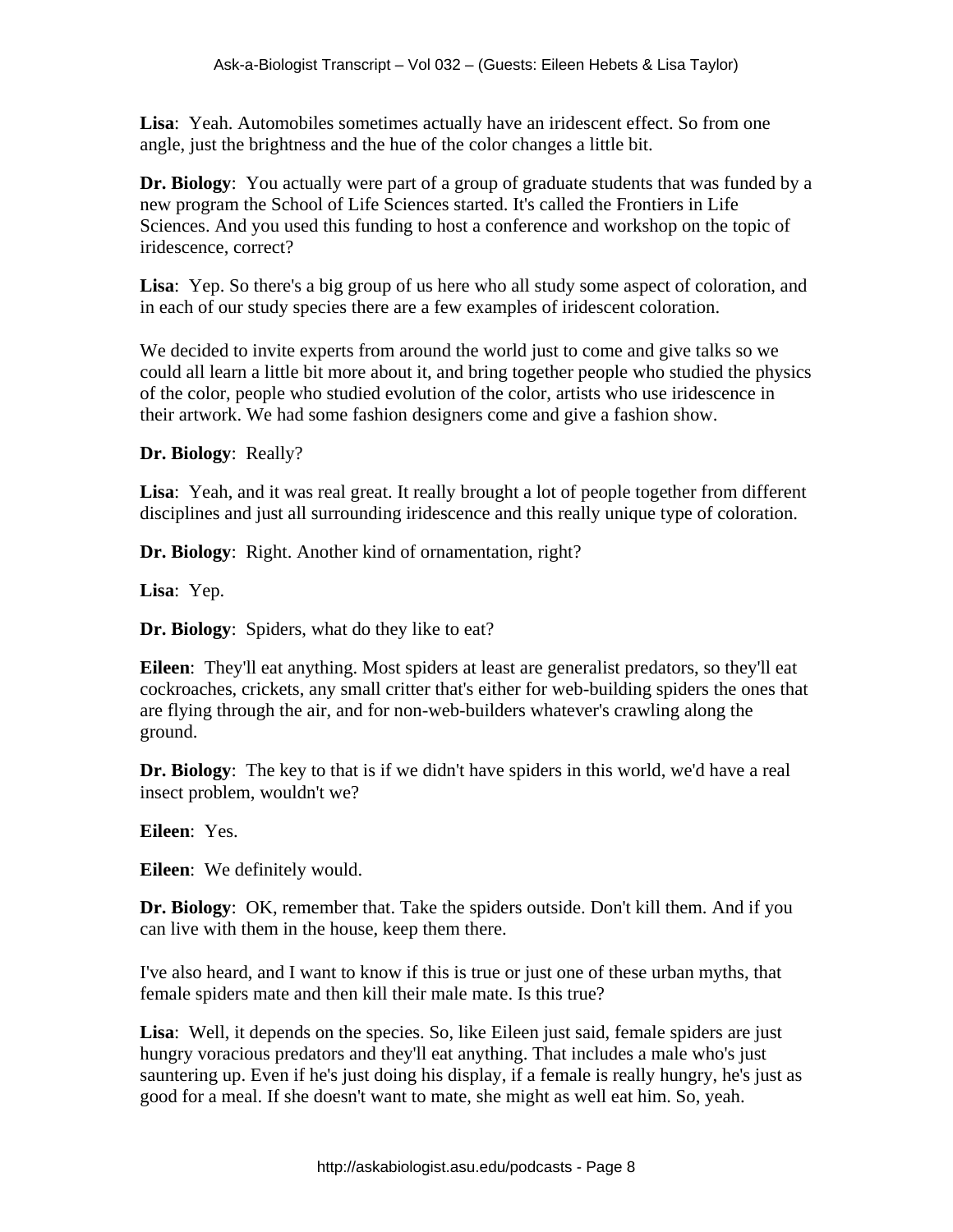**Dr. Biology**: Wow, that's a pretty tough crowd.

**Lisa**: Right.

**Dr. Biology**: So are the female larger than males in most spiders?

**Eileen**: Yes, they are. In most spiders they're are slightly larger, and then there are some species in which they are significantly larger. For example, the black widows that many people, especially around here I'm sure are familiar with, females are significantly larger than the males. In fact, if you saw them side by side you would never even think they were the same species. They look completely different.

**Dr. Biology**: Wow. Do the males have the venom that females have, or are they different?

**Eileen**: I believe that with the black widows they are slightly different. I know that most bites occur from females. Males in general tend not to be interested in biting. When they're mature, they're just looking for females. And so, the female is the one you really need to watch out for.

**Dr. Biology**: Right. And they're a little bit larger too, so they probably penetrate the skin much better.

**Eileen**: Exactly.

**Dr. Biology**: All right. Do spiders have good vision?

Lisa: It depends what spiders you're talking about. So, jumping spiders, yes. In the spider world they're probably the best. They have color vision, which is unlike any other spider. They can see from the UV all the way up into the red. But a lot of spiders who sit in their webs, a lot of orb-web spiders which are pretty common, don't really use visual information at all. They just kind of sense things through vibrations in their web.

**Dr. Biology**: That actually brings out something I've also wanted to know about. Anybody get a spider web on them? You can't get it off. You can shake your hand here, but it just doesn't want to go away. You finally have to get somebody to drag it off. So, it's really like a super-sticky glue. That's probably why Spiderman is so good about that. How do spiders walk along the web and don't get stuck?

**Eileen**: They can actually produce several different types of silk, is one answer. The silk varies in how sticky it is. I've actually never worked on web-building spiders, so I can't say this firsthand, but my understanding is that when you look across webs, there are different types of silk that make up different parts of the web.

Some spiders will actually put droplets of sticky glue at different points, and so they traverse across their web in a way in which they know where the sticky silk is, where the non-sticky silk is. And I think they can move pretty easily in such a way to avoid getting stuck on the sticky silk.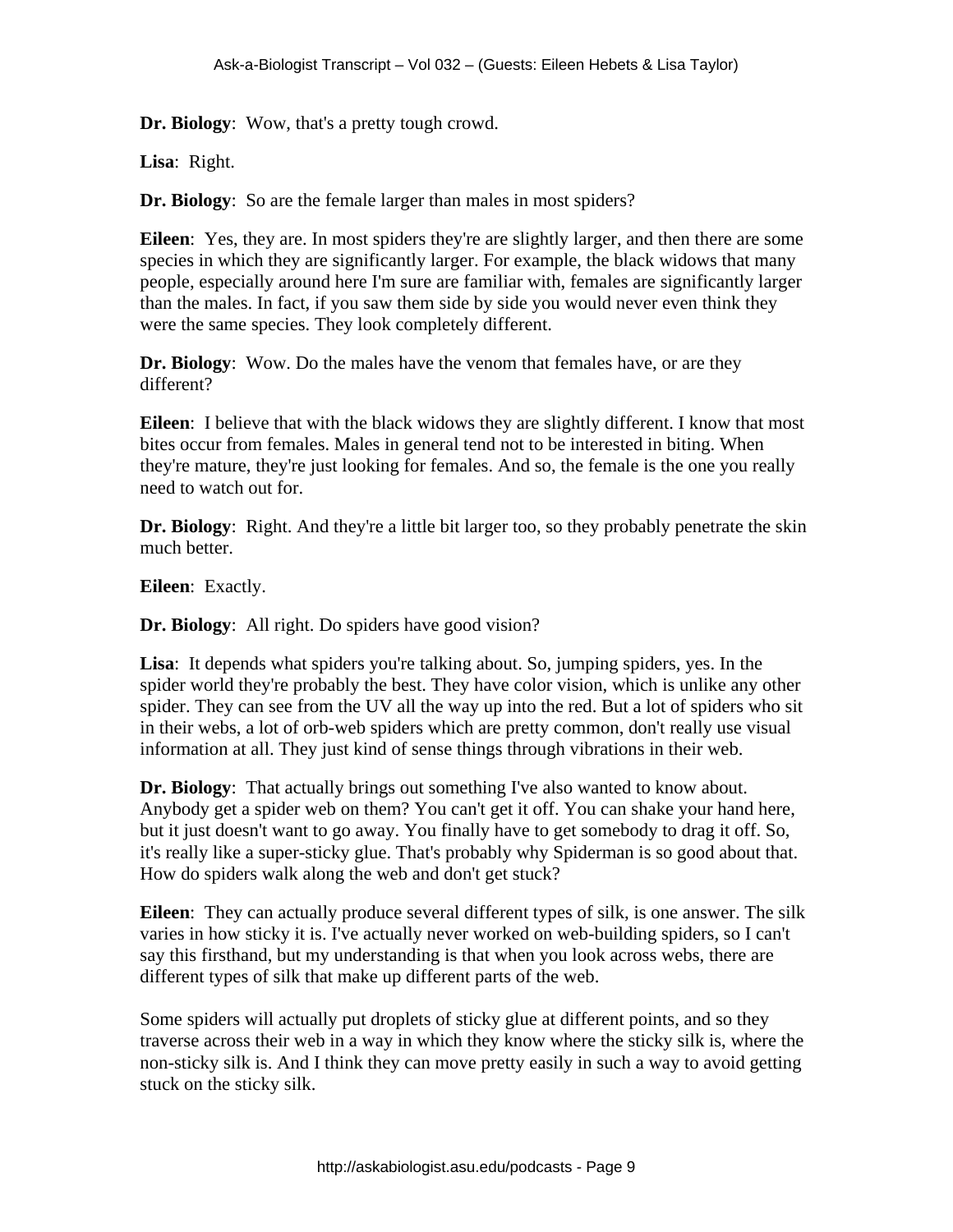**Dr. Biology**: Hmm. Kind of a web landmine of sticky stuff that captures their prey. Now, how long have you been studying spiders?

**Eileen**: Oh, boy. Let's see. I started in 1993.

**Dr. Biology**: OK. During this time have you gone out on collection or expeditions to collect spiders in different places, or are the spiders so easy to find you just go in your bathtub and find them?

**Eileen**: Oh, no. In fact, right now is the only time I have ever been able to go out in my backyard in Nebraska and collect them, so I almost always travel to collect them. And part of it is because I love going out into the field, and so I purposefully pick species that force me to go some place and work.

Most of my wolf spider stuff is actually not as exotic. Most of my work is done in Mississippi and in the Southeast which actually for the states is very tropical, and the diversity down there is absolutely incredible, so that's where I do most of my wolf spider work.

But, I actually work on other arachnids that have taken me to places like Puerto Rico and Costa Rica and the Florida Keys, so I do try and pick groups that allow me to travel to exotic places because that's one of the things I love about being a biologist. - is being in the field. There is nothing like being in the field.

**Dr. Biology**: Any interesting stories from your expeditions?

**Eileen**: Oh, I have so many. [laughs] My best story from working in the field is actually from when I was in Costa Rica. There's a lot of poisonous snakes in Costa Rica, especially at this particular field site, and there's one in particular called the *terciopelo* or the fer-de-lance. It's a very aggressive poisonous snake and is very common.

I was out by myself at maybe eleven o'clock, midnight, very far from the lab, and I was walking along approaching a tree to survey it for the presence of my animals and I heard a noise on the ground. I stopped and I looked down and I didn't see anything. And so I took another step and heard another noise and stopped again and looked, and sure enough there was a snake. And it was a fer-de-lance, and it was a foot from my foot coiled up in strike position, actually facing the same direction as me so he was not facing me.

So, I saw the snake and stopped and kind of the dialogue went on in my head, "Do I keep going towards this tree and try and survey it, or do I just run?"

# **Dr. Biology**: Run.

#### [Laughter]

**Eileen**: Exactly. And I didn't have time to finish the internal dialogue before the snake struck. So, it was facing the opposite direction of me, and in one split second it was flying a foot off the ground towards me. I jumped backwards; I don't even know how far. I'm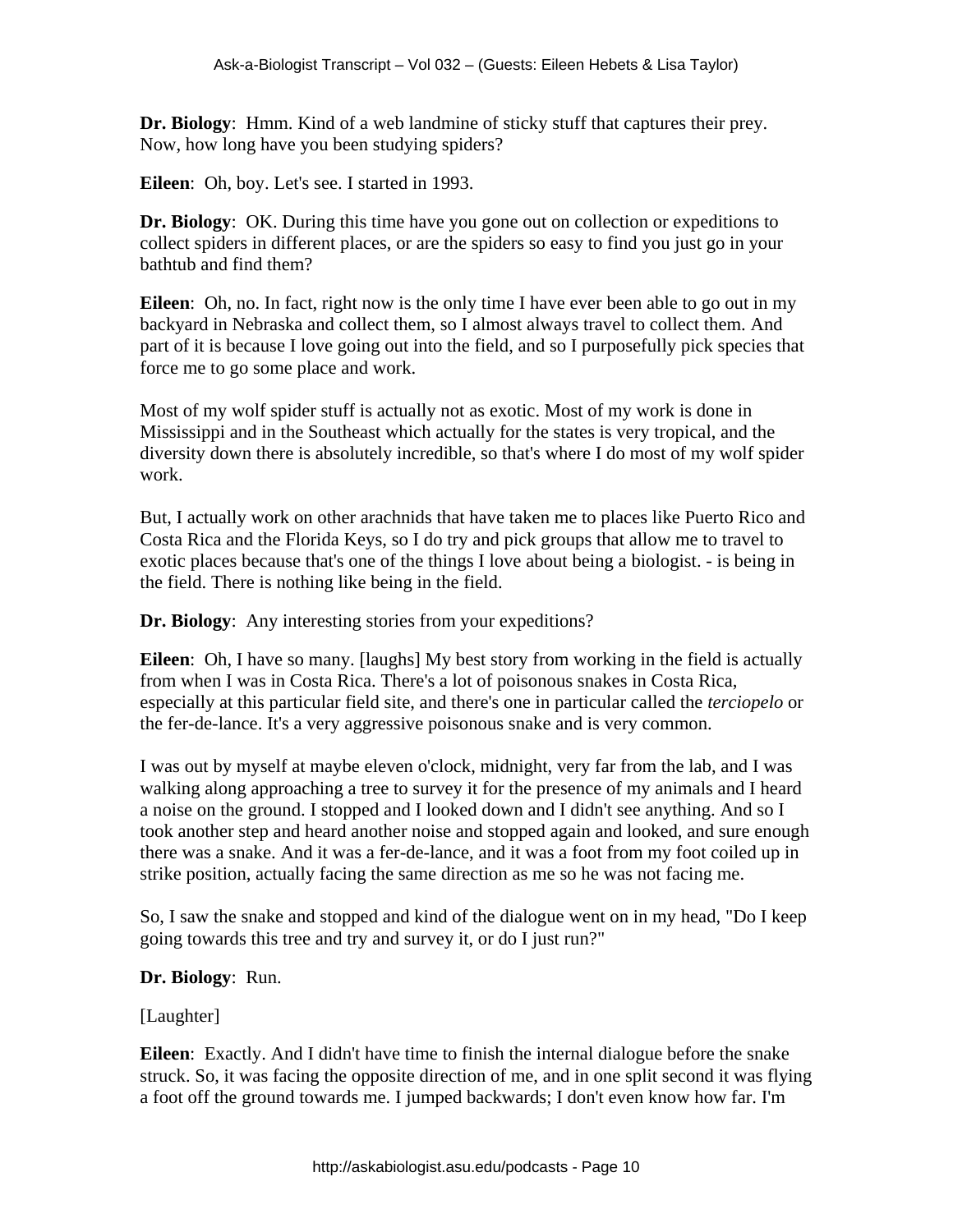sure further than I would ever be capable of jumping again and just turned around and ran. It was adrenalin pumping, and I ran all the back to the field station.

From that point on, they implemented a system in which people who went out in the field at night needed to take a radio with them.

**Dr. Biology**: A very good idea. And jumping, that's interesting. You probably were what, 30 times your body...

**Eileen**: Exactly. I was just like a jumping spider.

**Dr. Biology**: Lisa, how about you? Do you have some interesting collection stories?

**Lisa**: I don't have anything as scary as that, but I do have an interesting story about a jumping spider that I also found in Costa Rica. So, I was out collecting a bunch of different species trying to find some really colorful ones to do an experiment, and I found this one little jumping spider that was about two or three millimeters long and it was an immature male.

It kind of looked like a normal jumping spider to me. I brought him into the lab. I put him in a vial, and I fed him a fruit fly and I left him overnight. I went back the next day, and he had matured. Just in one night he had developed these enormous jaws that were almost the length of his entire body.

**Dr. Biology**: Woah!

**Lisa**: It was amazing. I had to go back and look at my notes and make sure it was the same spider because it was just unbelievable.

**Dr. Biology**: That's cool.

**Lisa**: So I think that was almost the most amazing jumping-spider transition I've ever seen.

**Dr. Biology**: That brings up another really important point or discussion: how do spiders grow larger? We can grow because our internal skeleton grows, builds more bone, and we basically add more skin and we just keep getting bigger. Spiders are a little different, right?

**Eileen**: They're very different. They have this hardened outside structure that actually can't expand at all. And so in order for them to grow, they need to get rid of this. So what they actually do is they go through what's called a series of molts where they shed their skin.

So they shed this outer, hardened cuticle and then they pump themselves up when they're still soft and then it hardens again.

And so one of my favorite stories about that is I had a tarantula in college and went away for a summer to do research and left it at home for my mother to care for, and she called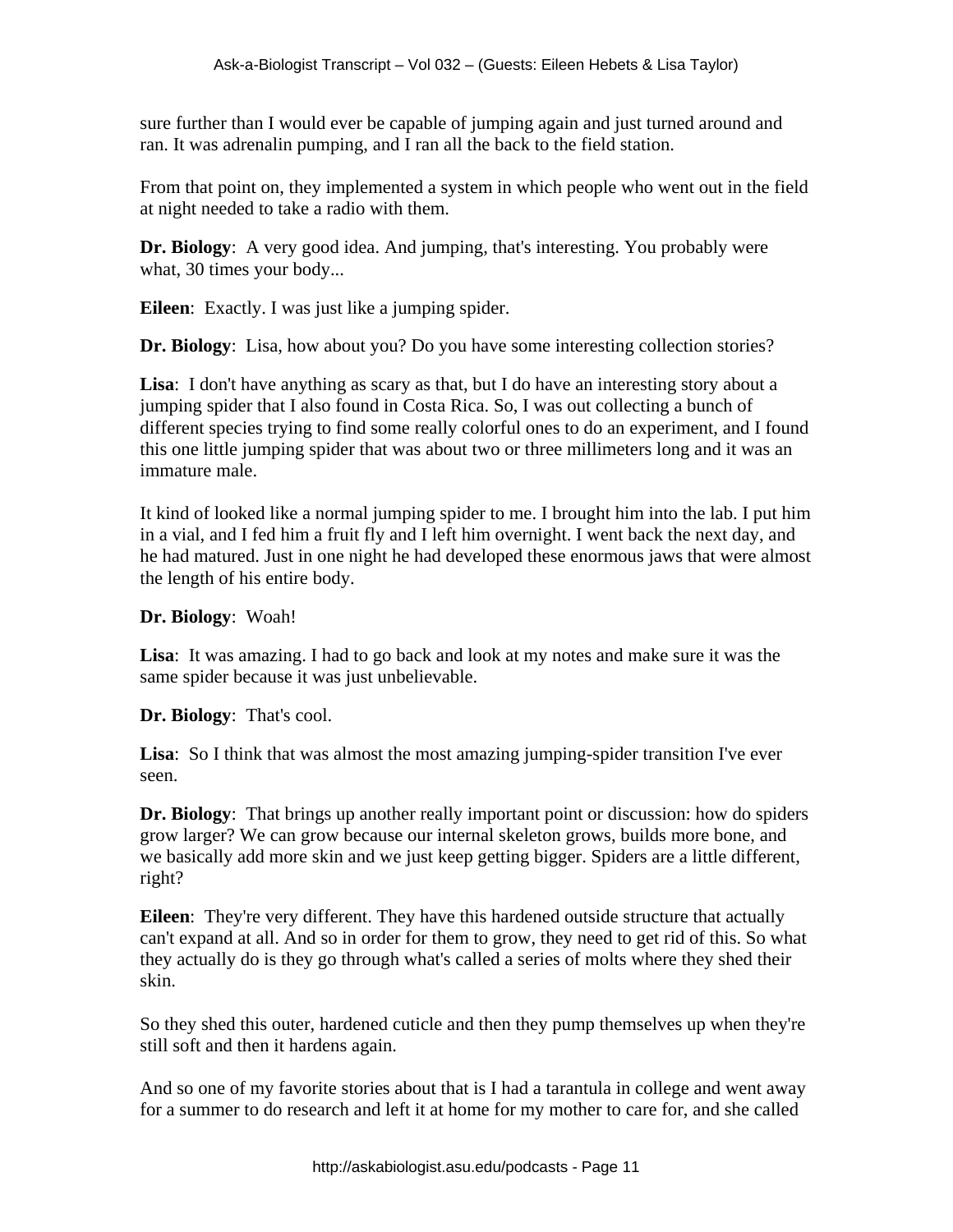me one day frantic and said, "Oh my goodness! The spider multiplied! There are two tarantulas in the cage now!"

And sure enough, it had molted. And sometimes the molts are almost completely intact and can look exactly like a live spider.

**Dr. Biology**: Wow. That's pretty cool actually.

**Eileen**: [laughs]

**Dr. Biology**: This program, one of the favorite parts for almost all the listeners and for myself are three questions I ask every scientists. And actually, I'll ask Lisa the first question.

When did you first know you wanted to be a biologist or a scientist?

**Lisa**: I have to say it was sitting in an animal behavior class in college. This was when I realized that you can actually make a career out of just watching animals and thinking about questions about why animals do certain things and designing experiments to test your hypotheses and...yeah, once I figured out that that was a possible career path, I was definitely in.

**Dr. Biology**: You were hooked.

**Lisa**: Yeah.

**Dr. Biology**: That's great. Eileen?

**Eileen**: Actually, as far back as I can remember, I wasn't as practical as Lisa and wasn't thinking about career paths, but I loved biology and I knew that I wanted to be a biologist without any knowledge of what that meant. And so I think as far back as I can remember, I wanted to be a biologist.

**Dr. Biology**: Hmm. Not too uncommon. But now I'm going to take it all away. You've built this wonderful career in biology and you're a scientist. I'm going to take it all away. You can't be a biologist, you can't be a scientist. What would you be if you couldn't be that?

**Eileen**: I can actually answer this because we did this in grad school. Everyone at some point in grad school thinks about dropping out, and so we actually had a party whose theme was come as what you would be if you were not a graduate student.

And I don't know if you'll allow me this, but I think what I would be is I would try to get into outreach with science. And I think my ideal job outside of being a biologist would be putting together nature shows and doing outreach with interviewing scientists, exactly what you're doing, Dr. Biology, actually. Kind of getting at it that way and trying to relate to the general public the thrill of science.

So if I wasn't able to do it myself, I would want to do it kind of through other people.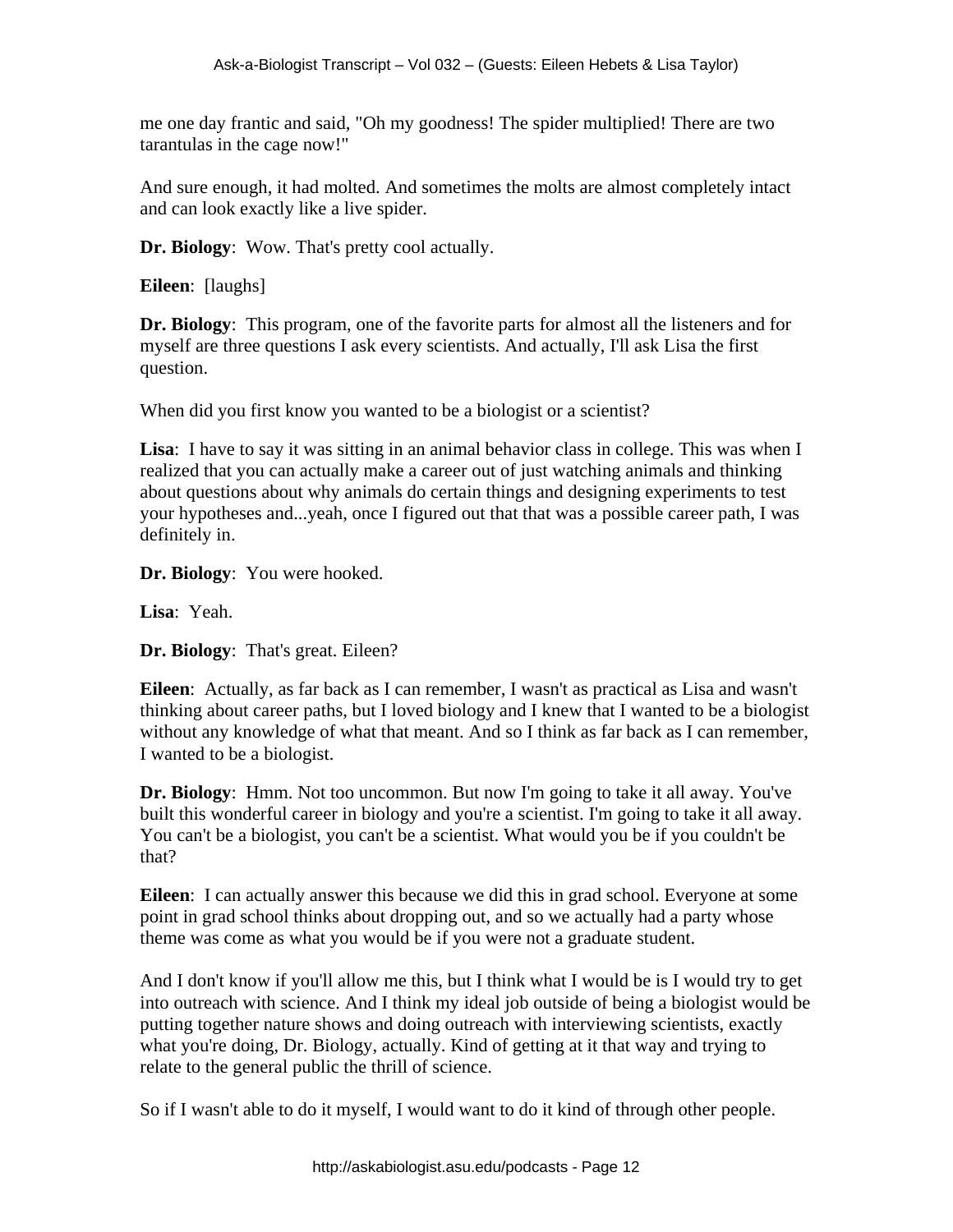**Dr. Biology**: Hmm. I like it, I like it. You know what? Maybe we can get you as a reporter in the field...

**Eileen**: [laughs]

**Dr. Biology:** ...and you can report back, and we can have you on the "Ask-a-Biologist" program. How about that?

**Eileen**: That would be great.

**Dr. Biology**: All right, Lisa, what would you be if I take it all away; no science, no biology?

**Lisa**: Well, one of the things that got me interested in jumping spiders specifically is just their beauty and just the colors and just the amazing beauty of them. So I would probably have to say I would be an artist. I probably would be a starving artist, but... [laughs]

**Eileen**: [laughs]

**Lisa**: I don't know. I'd probably paint jumping spiders.

**Dr. Biology**: An artist, great. And painting giant jumping spiders. That actually sounds fabulous. I could see these in galleries around the world.

All right, Lisa, I have one last question. And since you're a graduate student, you're a little bit closer to some of the students that might be listening in on this, or even the people that are thinking about shifting careers. What advice would you have for someone who wanted to get into the world of science or become a biologist?

**Lisa**: My best advice would be to take some time to figure out what you want to do. So I've known for a while that I wanted to be a scientist, that I wanted to go to graduate school, but after finishing college, I took about five years off and worked different jobs.

So I had the opportunity to go to Australia and study some birds over there. And I worked in a lab where I studied spiders in Kentucky. And I worked in a lab where I studied food webs in Maryland. And so I kind of tried out all these different things and was able to really develop a project that I was really excited about.

And so what I'm doing now is definitely what I think I'll be doing for a long time, and I've really kind of put together a project based on all of my interests over several years. And you can do that in biology. You can kind of like, yeah, create a project just based around your interests and do whatever you want to do. And it's really exciting.

**Dr. Biology**: It is, it is. And the neat thing about it is you get into your career, it's not like work anymore.

**Lisa**: Yeah.

**Dr. Biology**: If you're doing what you love, how good does that get?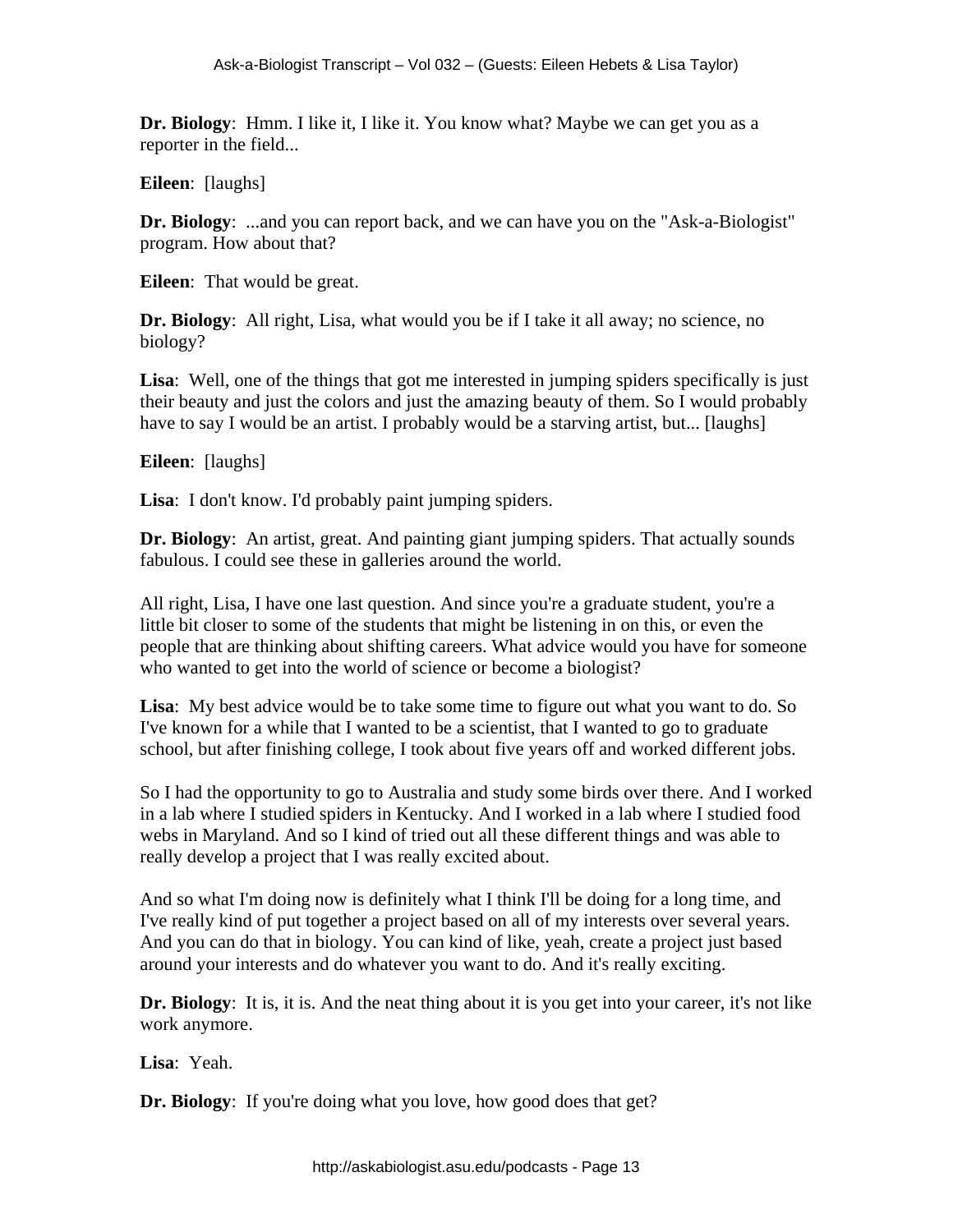**Lisa**: [laughs]

**Dr. Biology**: And you get paid for it, that's even better.

**Lisa**: Yep.

**Dr. Biology**: It may not be the same as a Bill Gates or something, but hey, you know, if you get to be paid to go travel...

**Eileen**: Exactly.

**Dr. Biology**: ...even if it is with scary snakes.

**Lisa**: [laughs]

**Eileen**: [laughs]

**Dr. Biology**: Eileen, what advice would you have?

**Eileen**: You know, I would say especially for listeners that aren't in college yet or are in elementary school or junior high or high school, that the best thing that you can do right now is if you're interested, contact a scientist. Write a letter, write an email and see if you can go visit a lab.

Often I've had high school students work in my lab before. Just try and get involved and see what it's really like and see whether it's something that you want to do.

I'm actually running a spider camp this summer at the University of Nebraska. And it's the first time it's going to be run, but it's for ninth, tenth, eleventh and twelfth graders. And it's a week-long camp where during the day they're going to be in the lab with me, we're going to be running experiments, we're going to be collecting spiders in the field.

And there are actually opportunities like that out there if you look.

**Dr. Biology**: It sounds great. Is there a way for them to find out about your camp?

**Eileen**: You know, I don't know the website right now, but it's called "Big Red Summer Camps." And so if you go to the University of Nebraska-Lincoln's website and just search for "Big Red Summer Camps" you'd be able to find it. And it's called "Discover Spiders."

**Dr. Biology**: Love it, I love it. Eileen Hebets and Lisa Taylor, thank you so much for being on the "Ask-a-Biologist" program.

**Lisa**: Thank you.

**Eileen**: Thanks. It was great.

**Dr. Biology**: You've been listening to "Ask-a-Biologist", and my guest scientists have been Dr. Eileen Hebets, professor in the School of Biological Sciences at the University of Nebraska-Lincoln. Our other guest has been Lisa Taylor, a Ph.D. student in our very